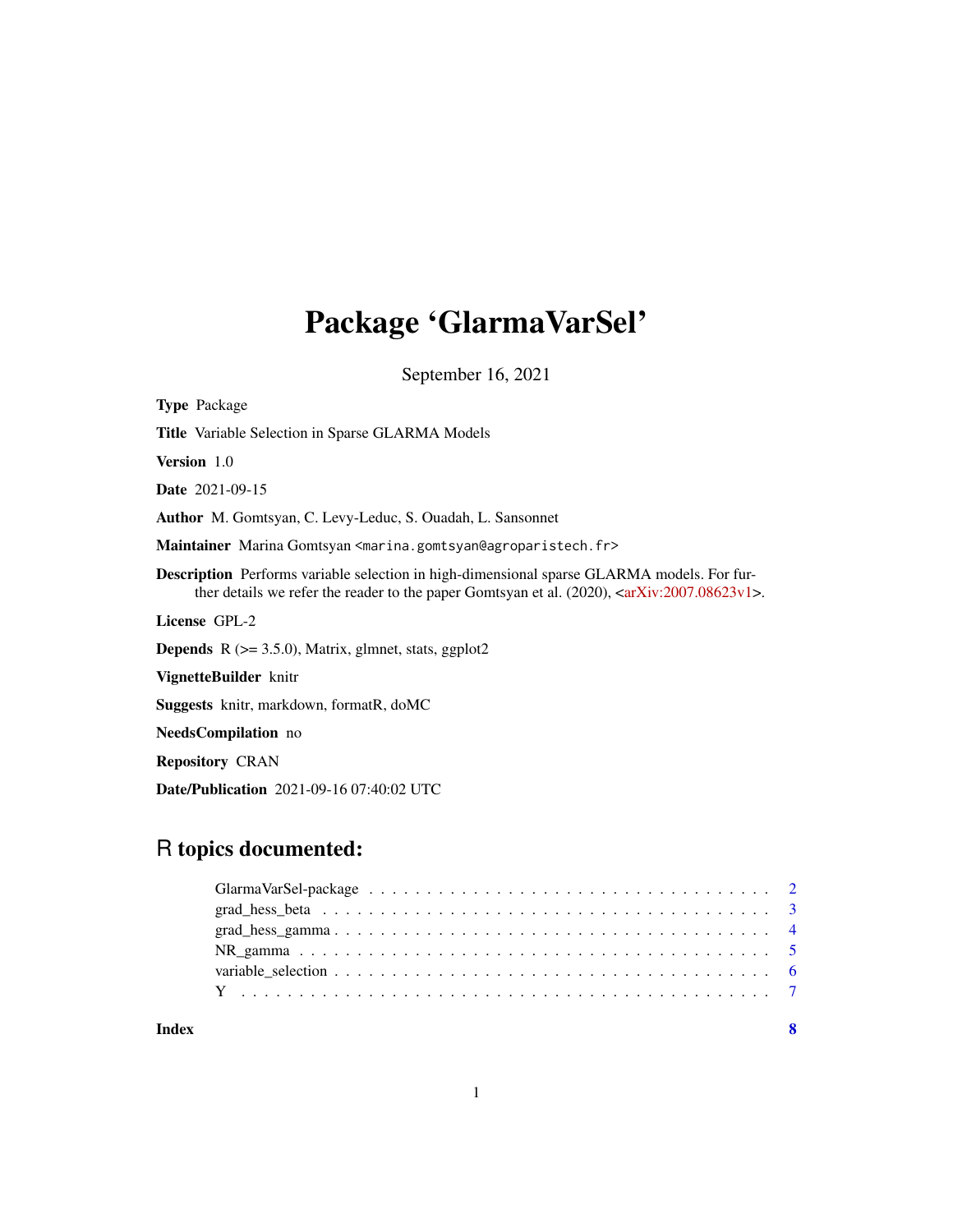<span id="page-1-0"></span>GlarmaVarSel-package *Variable Selection in Sparse GLARMA Models*

# Description

GlarmaVarSel consists of four functions: "variable\_selection.R", "grad\_hess\_beta.R", "grad\_hess\_gamma.R" and "NR\_gamma.R" For further information on how to use these functions, we refer the reader to the vignette of the package.

#### Details

GlarmaVarSel consists of four functions: "variable\_selection.R", "grad\_hess\_beta.R", "grad\_hess\_gamma.R" and "NR\_gamma.R" For further information on how to use these functions, we refer the reader to the vignette of the package.

#### Author(s)

Marina Gomtsyan, Celine Levy-Leduc, Sarah Ouadah, Laure Sansonnet

Maintainer: Marina Gomtsyan <marina.gomtsyan@agroparistech.fr>

#### References

M. Gomtsyan et al. "Variable selection in sparse GLARMA models", arXiv:2007.08623v1

```
n=50
p=30
X = matrix(NA,(p+1),n)f = 1/0.7for(t in 1:n){X[,t]<-c(1,cos(2*pi*(1:(p/2))*t*f/n),sin(2*pi*(1:(p/2))*t*f/n))}
gamma@ = c@data(Y)
result = variable_selection(Y, X, gamma0, k_max=2, n_iter=100, method="min",
nb_rep_ss=1000, threshold=0.7, parallel=FALSE, nb.cores=1)
beta_est = result$beta_est
Estim_active = result$estim_active
gamma_est = result$gamma_est
```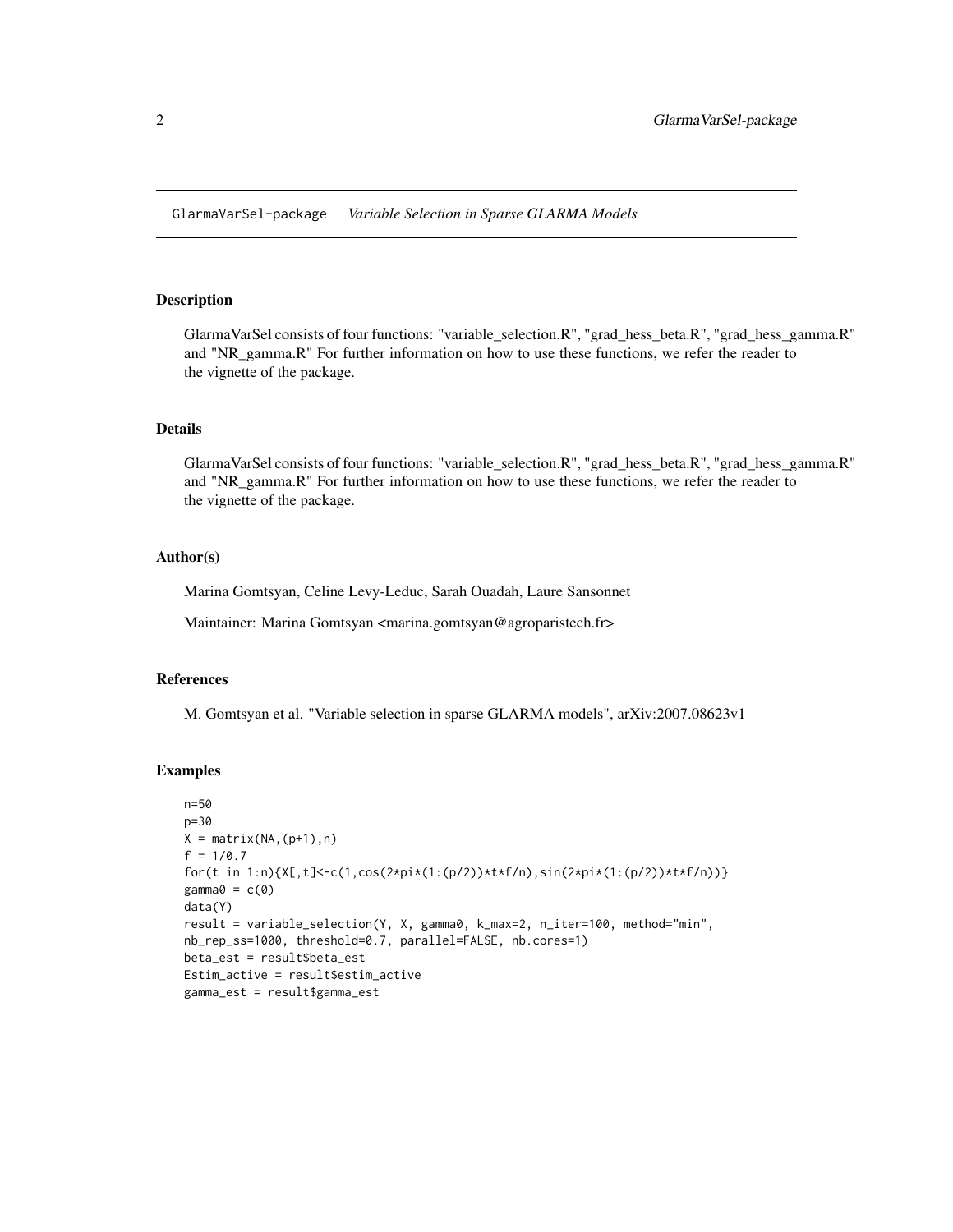<span id="page-2-0"></span>

This function calculates the gradient and Hessian of the log-likelihood with respect to beta.

#### Usage

grad\_hess\_beta(Y, X, beta0, gamma0)

# Arguments

| Y      | Observation matrix   |
|--------|----------------------|
| X      | Design matrix        |
| beta0  | Initial beta vector  |
| gamma0 | Initial gamma vector |

#### Value

| grad_L_beta | Vector of the gradient of L with respect to beta |
|-------------|--------------------------------------------------|
| hess_L_beta | Matrix of the Hessian of L with respect to beta  |

#### Author(s)

Marina Gomtsyan, Celine Levy-Leduc, Sarah Ouadah, Laure Sansonnet Maintainer: Marina Gomtsyan <marina.gomtsyan@agroparistech.fr>

#### References

M. Gomtsyan et al. "Variable selection in sparse GLARMA models", arXiv:2007.08623v1

```
n=50
p=30
X = matrix(NA,(p+1),n)f = 1/0.7for(t in 1:n){X[,t]<-c(1,cos(2*pi*(1:(p/2))*t*f/n),sin(2*pi*(1:(p/2))*t*f/n))}
gamma@ = c@data(Y)
glm\_pois < -glm(Y^rt(X)[,2:(p+1)], family = poisson)
beta0<-as.numeric(glm_pois$coefficients)
result = grad_hess_beta(Y, X, beta0, gamma0)
grad = result$grad_L_beta
Hessian = result$hess_L_beta
```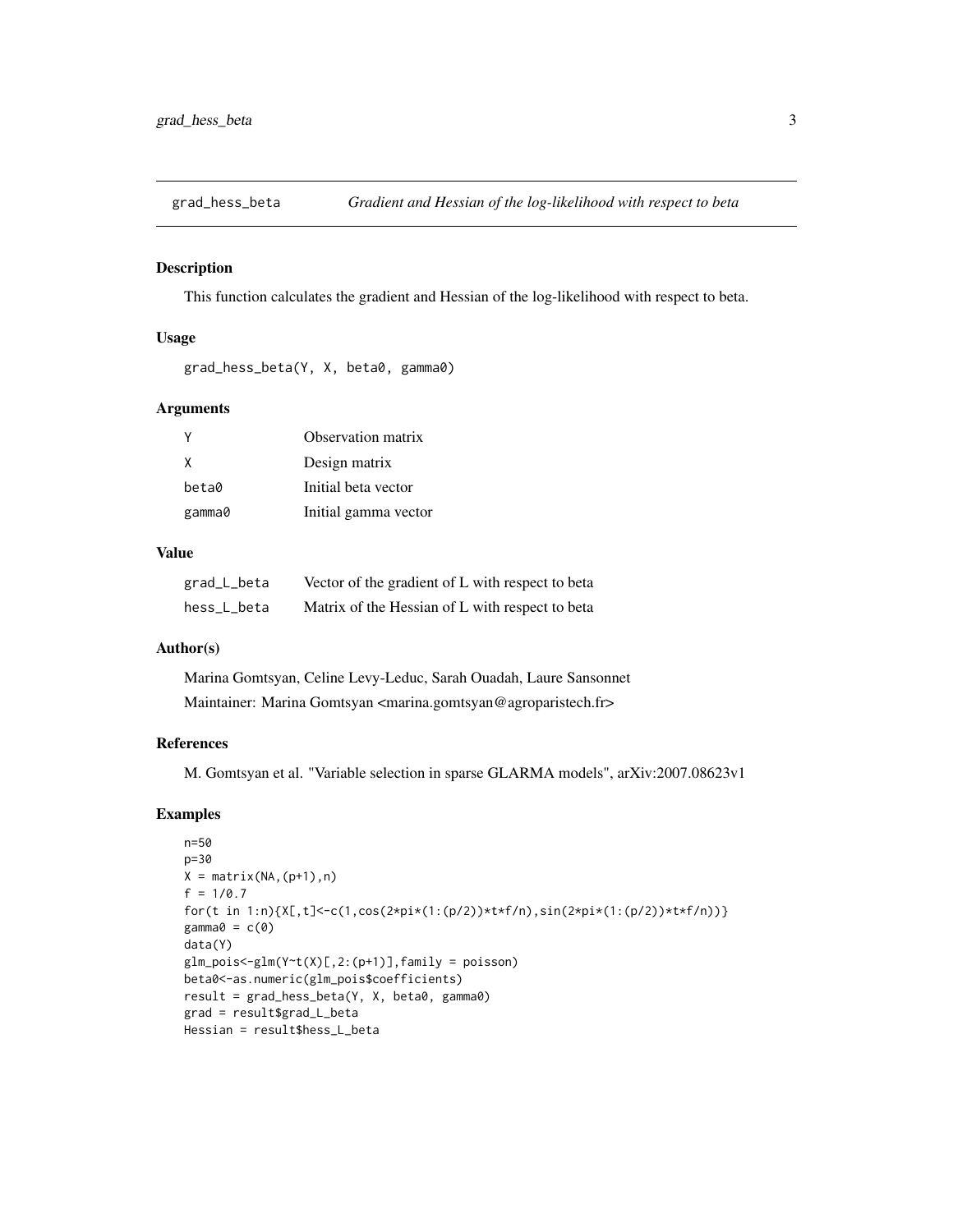<span id="page-3-0"></span>

This function calculates the gradient and Hessian of the log-likelihood with respect to gamma

#### Usage

grad\_hess\_gamma(Y, X, beta0, gamma0)

#### Arguments

| Y      | Observation matrix   |
|--------|----------------------|
| X      | Design matrix        |
| beta0  | Initial beta vector  |
| gamma0 | Initial gamma vector |

#### Value

| grad_L_gamma | Vector of the gradient of L with respect to gamma |
|--------------|---------------------------------------------------|
| hess_L_gamma | Matrix of the Hessian of L with respect to gamma  |

#### Author(s)

Marina Gomtsyan, Celine Levy-Leduc, Sarah Ouadah, Laure Sansonnet Maintainer: Marina Gomtsyan <marina.gomtsyan@agroparistech.fr>

#### References

M. Gomtsyan et al. "Variable selection in sparse GLARMA models", arXiv:2007.08623v1

```
n=50
p=30
X = matrix(NA,(p+1),n)f = 1/0.7for(t in 1:n){X[,t]<-c(1,cos(2*pi*(1:(p/2))*t*f/n),sin(2*pi*(1:(p/2))*t*f/n))}
gamma@ = c@data(Y)
glm_pois < -glm(Y^rt(X)[,2:(p+1)], family = poisson)
beta0<-as.numeric(glm_pois$coefficients)
result = grad_hess_gamma(Y, X, beta0, gamma0)
grad = result$grad_L_gamma
Hessian = result$hess_L_gamma
```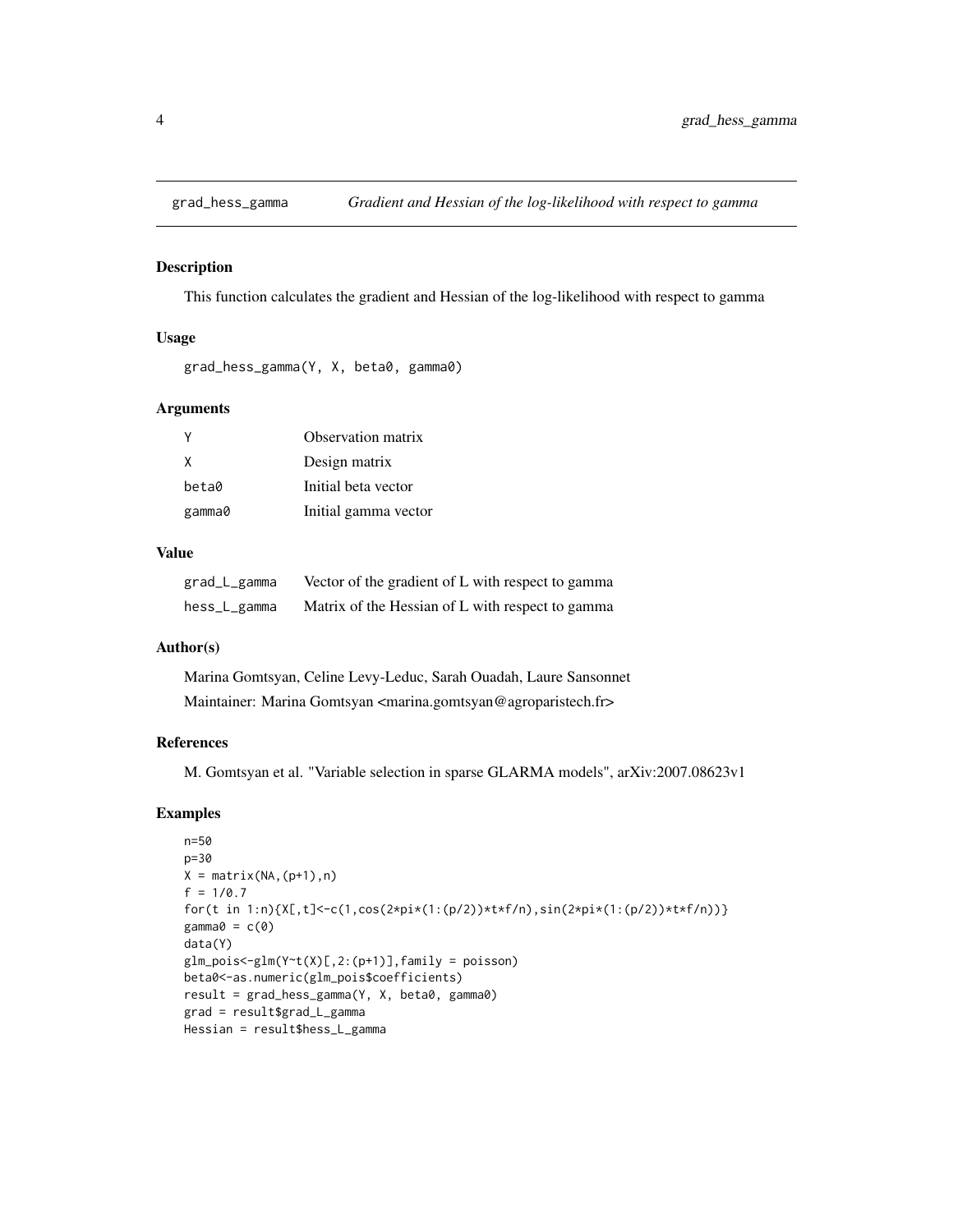<span id="page-4-0"></span>

This function estimates gamma with Newton-Raphson method

#### Usage

NR\_gamma(Y, X, beta0, gamma0, n\_iter)

### Arguments

|        | Observation matrix                                 |
|--------|----------------------------------------------------|
| X      | Design matrix                                      |
| beta0  | Initial beta vector                                |
| gamma0 | Initial gamma vector                               |
| n iter | Number of iterations of the algorithm. Default=100 |
|        |                                                    |

#### Value

| gamma | Estimated gamma vector |
|-------|------------------------|
|-------|------------------------|

#### Author(s)

Marina Gomtsyan, Celine Levy-Leduc, Sarah Ouadah, Laure Sansonnet Maintainer: Marina Gomtsyan <marina.gomtsyan@agroparistech.fr>

#### References

M. Gomtsyan et al. "Variable selection in sparse GLARMA models", arXiv:2007.08623v1

```
n=50
p=30
X = matrix(NA,(p+1),n)f = 1/0.7for(t in 1:n){X[,t]<-c(1,cos(2*pi*(1:(p/2))*t*f/n),sin(2*pi*(1:(p/2))*t*f/n))}
gamma@ = c@data(Y)
glm\_pois < -glm(Y^rt(X)[,2:(p+1)], family = poisson)
beta0<-as.numeric(glm_pois$coefficients)
gamma_est = NR_gamma(Y, X, beta0, gamma0, n_iter=100)
```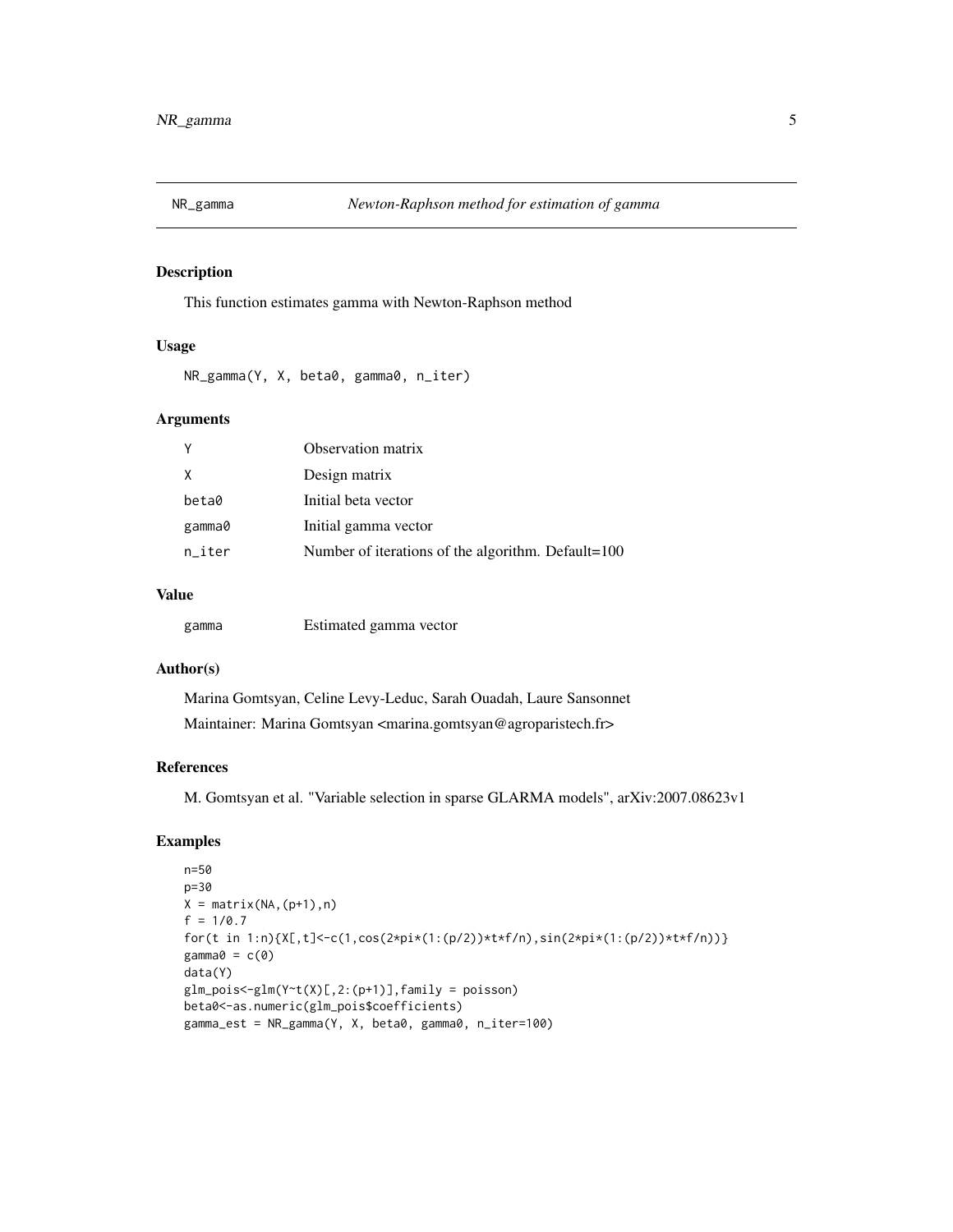<span id="page-5-0"></span>This function performs variable selection, estimates a new vector beta and a new vector gamma

#### Usage

```
variable_selection(Y, X, gamma0, k_max = 2, n_iter = 100, method = "min",
 nb_{prep}ss = 1000, threshold = 0.8, parallel = FALSE, nb.cores = 1)
```
# Arguments

| Y         | Observation matrix                                                                                                                                                                                                                       |
|-----------|------------------------------------------------------------------------------------------------------------------------------------------------------------------------------------------------------------------------------------------|
| Χ         | Design matrix                                                                                                                                                                                                                            |
| gamma0    | Initial gamma vector                                                                                                                                                                                                                     |
| k_max     | Number of iteration to repeat the whole algorithm                                                                                                                                                                                        |
| $n$ _iter | Number of iteration for Newton-Raphson algorithm                                                                                                                                                                                         |
| method    | Stability selection method: "fast", "min" or "cv". In "min" the smallest lambda<br>is chosen, in "cv" cross-validation lambda is chosen for stability selection. "fast"<br>is a fater stability selection approach. The default is "min" |
| nb_rep_ss | Number of replications in stability selection step. The default is 1000                                                                                                                                                                  |
| threshold | Threshold for stability selection. The default is 0.9                                                                                                                                                                                    |
| parallel  | Whether to parallelize stability selection step or not. The default is FALSE                                                                                                                                                             |
| nb.cores  | Number of cores for parallelization. The default is 1                                                                                                                                                                                    |

#### Value

| estim active | Estimated active coefficients    |
|--------------|----------------------------------|
| beta est     | Vector of estimated beta values  |
| gamma_est    | Vector of estimated gamma values |

# Author(s)

Marina Gomtsyan, Celine Levy-Leduc, Sarah Ouadah, Laure Sansonnet Maintainer: Marina Gomtsyan <marina.gomtsyan@agroparistech.fr>

#### References

M. Gomtsyan et al. "Variable selection in sparse GLARMA models", arXiv:2007.08623v1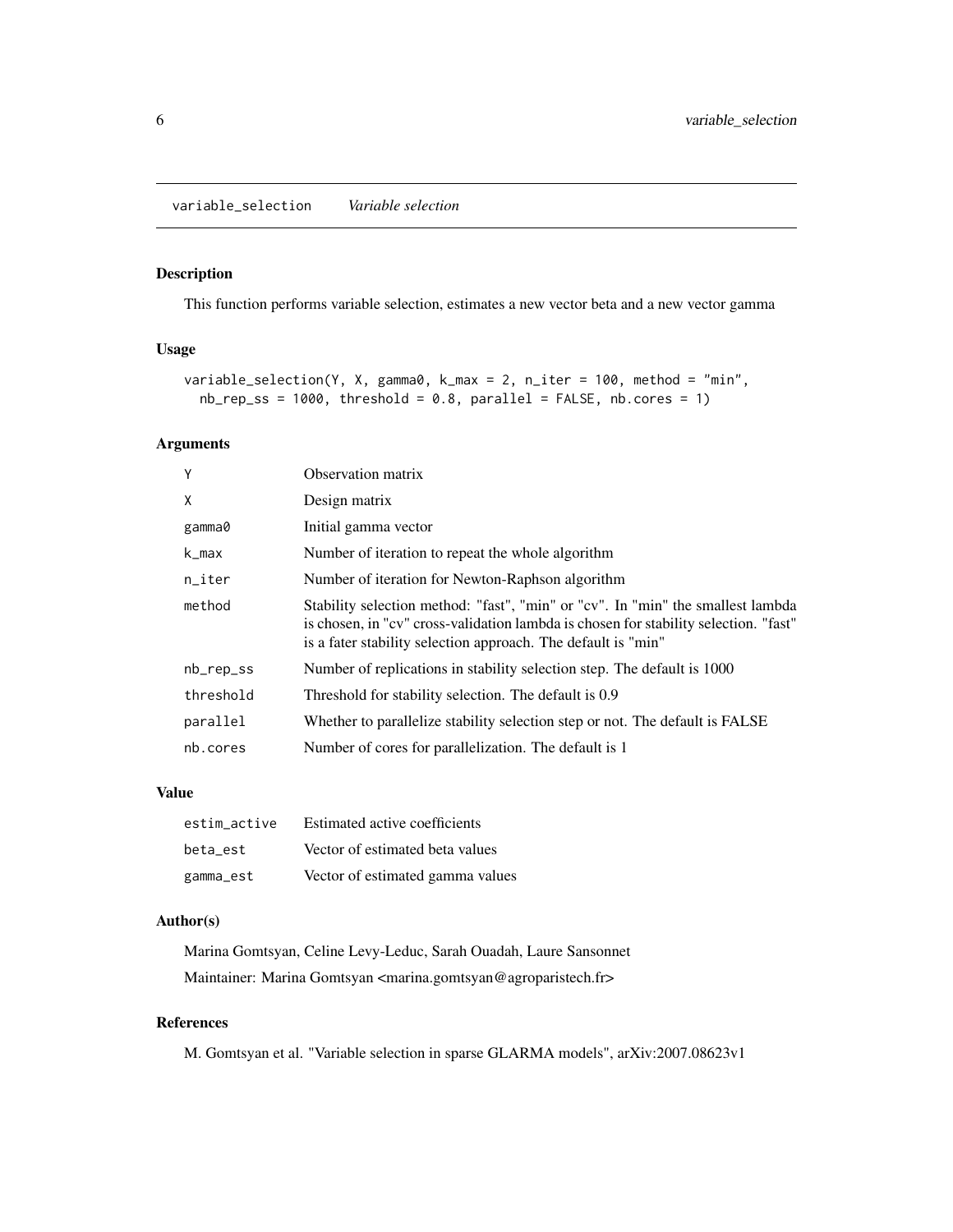#### Examples

```
n=50
p=30
X = matrix(NA,(p+1),n)f = 1/0.7for(t in 1:n){X[,t]<-c(1,cos(2*pi*(1:(p/2))*t*f/n),sin(2*pi*(1:(p/2))*t*f/n))}
gamma0 = c(0)data(Y)
result = variable_selection(Y, X, gamma0, k_max=2, n_iter=100, method="min",
nb_rep_ss=1000, threshold=0.7, parallel=FALSE, nb.cores=1)
beta_est = result$beta_est
Estim_active = result$estim_active
gamma_est = result$gamma_est
```
Y *Observation matrix Y*

# Description

An example of observation matrix

# Usage

data("Y")

# Format

The format is: num [1:50] 11 8 3 3 3 4 4 4 3 1 ...

# References

M. Gomtsyan et al. "Variable selection in sparse GLARMA models", arXiv:2007.08623v1

# Examples

data(Y)

# <span id="page-6-0"></span> $Y$  7